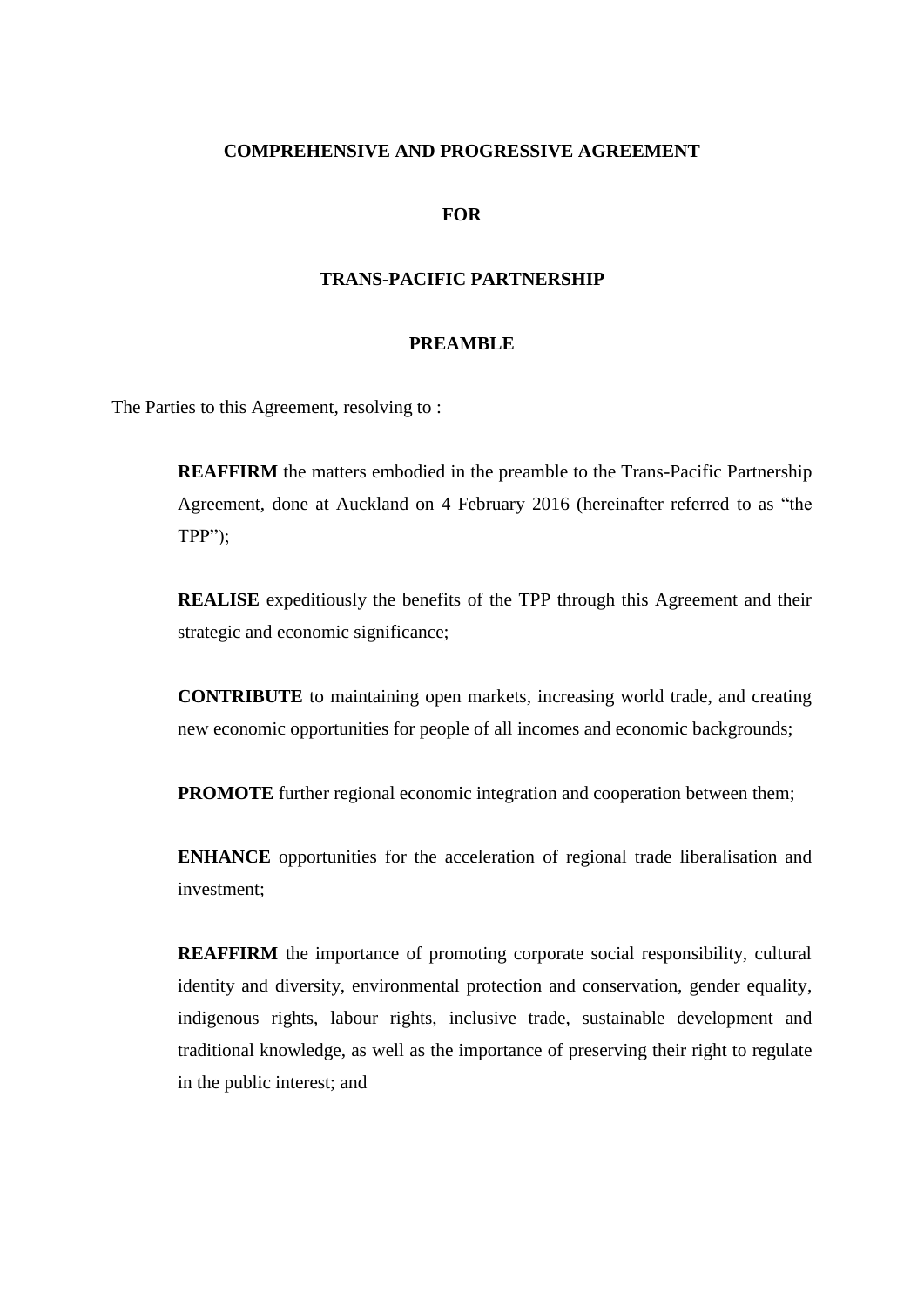**WELCOME** the accession of other States or separate customs territories to this Agreement,

**HAVE AGREED** as follows :

**.** 

## **Article 1 : Incorporation of the Trans-Pacific Partnership Agreement**

1. The Parties hereby agree that, under the terms of this Agreement, the provisions of the Trans-Pacific Partnership Agreement, done at Auckland on 4 February 2016 ("the TPP") are incorporated, by reference, into and made part of this Agreement *mutatis mutandis*, except for Article 30.4 (Accession), Article 30.5 (Entry into Force), Article 30.6 (Withdrawal) and Article 30.8 (Authentic Texts).<sup>1</sup>

2. For the purposes of this Agreement, references to the date of signature in the TPP shall mean the date of signature of this Agreement.

3. In the event of any inconsistency between this Agreement and the TPP, when the latter is in force, this Agreement shall prevail to the extent of the inconsistency.

## **Article 2 : Suspension of the Application of Certain Provisions**

Upon the date of entry into force of this Agreement, the Parties shall suspend the application of the provisions set out in the Annex to this Agreement, until the Parties agree to end suspension of one or more of these provisions.<sup>2</sup>

<sup>&</sup>lt;sup>1</sup> For greater certainty, nothing in this Agreement shall provide any rights to any non-Party to this Agreement.

 $2^2$  For greater certainty, any agreement by the Parties to end a suspension shall only apply to a Party upon the completion of that Party's applicable legal procedures.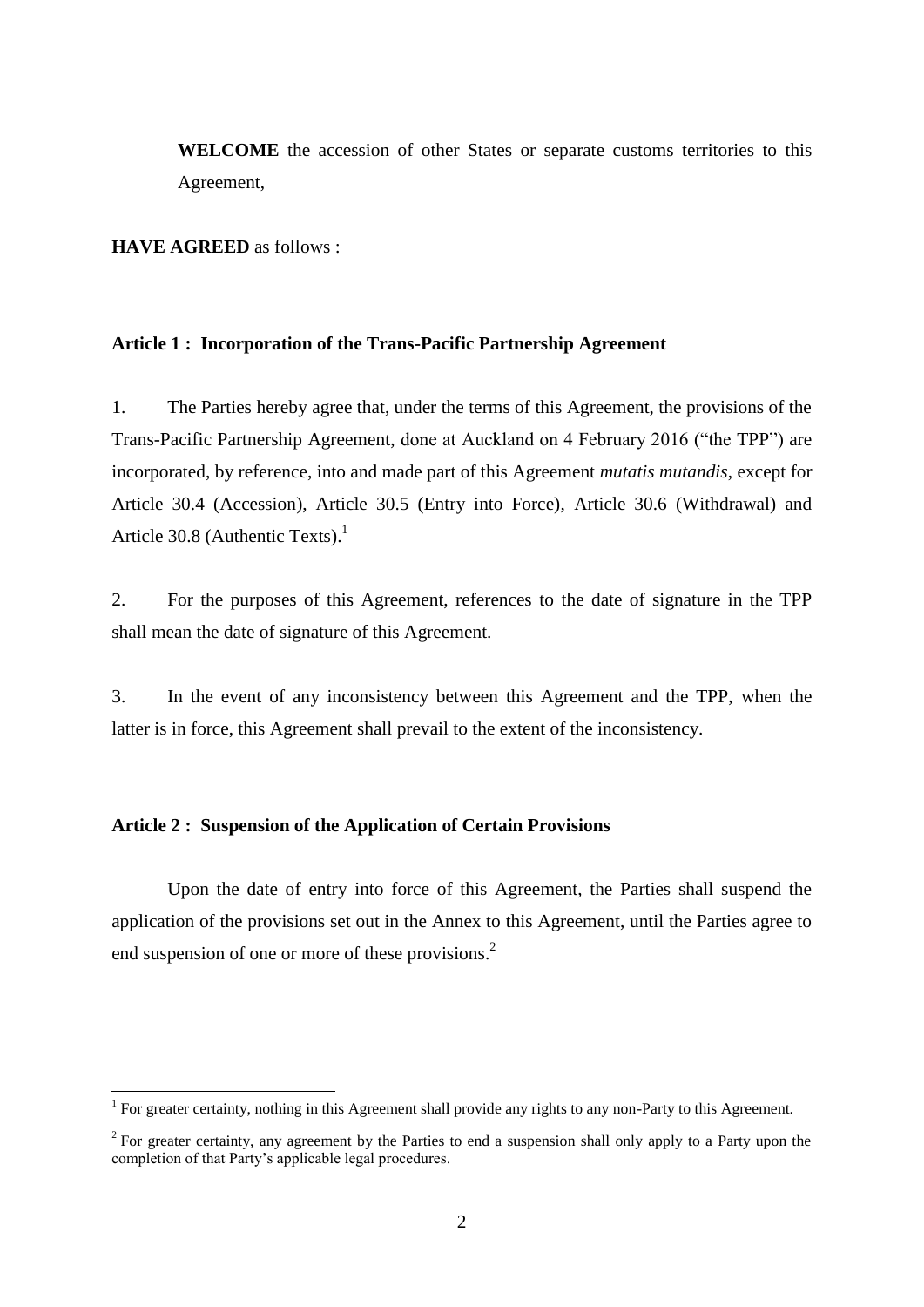#### **Article 3 : Entry into Force**

1. This Agreement shall enter into force 60 days after the date on which at least six or at least 50 per cent of the number of signatories to this Agreement, whichever is smaller, have notified the Depositary in writing of the completion of their applicable legal procedures.

2. For any signatory to this Agreement for which this Agreement has not entered into force under paragraph 1, this Agreement shall enter into force 60 days after the date on which that signatory has notified the Depositary in writing of the completion of its applicable legal procedures.

## **Article 4 : Withdrawal**

1. Any Party may withdraw from this Agreement by providing written notice of withdrawal to the Depositary. A withdrawing Party shall simultaneously notify the other Parties of its withdrawal through the overall contact points designated under Article 27.5 (Contact Points) of the TPP.

2. A withdrawal shall take effect six months after a Party provides written notice to the Depositary under paragraph 1, unless the Parties agree on a different period. If a Party withdraws, this Agreement shall remain in force for the remaining Parties.

## **Article 5 : Accession**

After the date of entry into force of this Agreement, any State or separate customs territory may accede to this Agreement, subject to such terms and conditions as may be agreed between the Parties and that State or separate customs territory.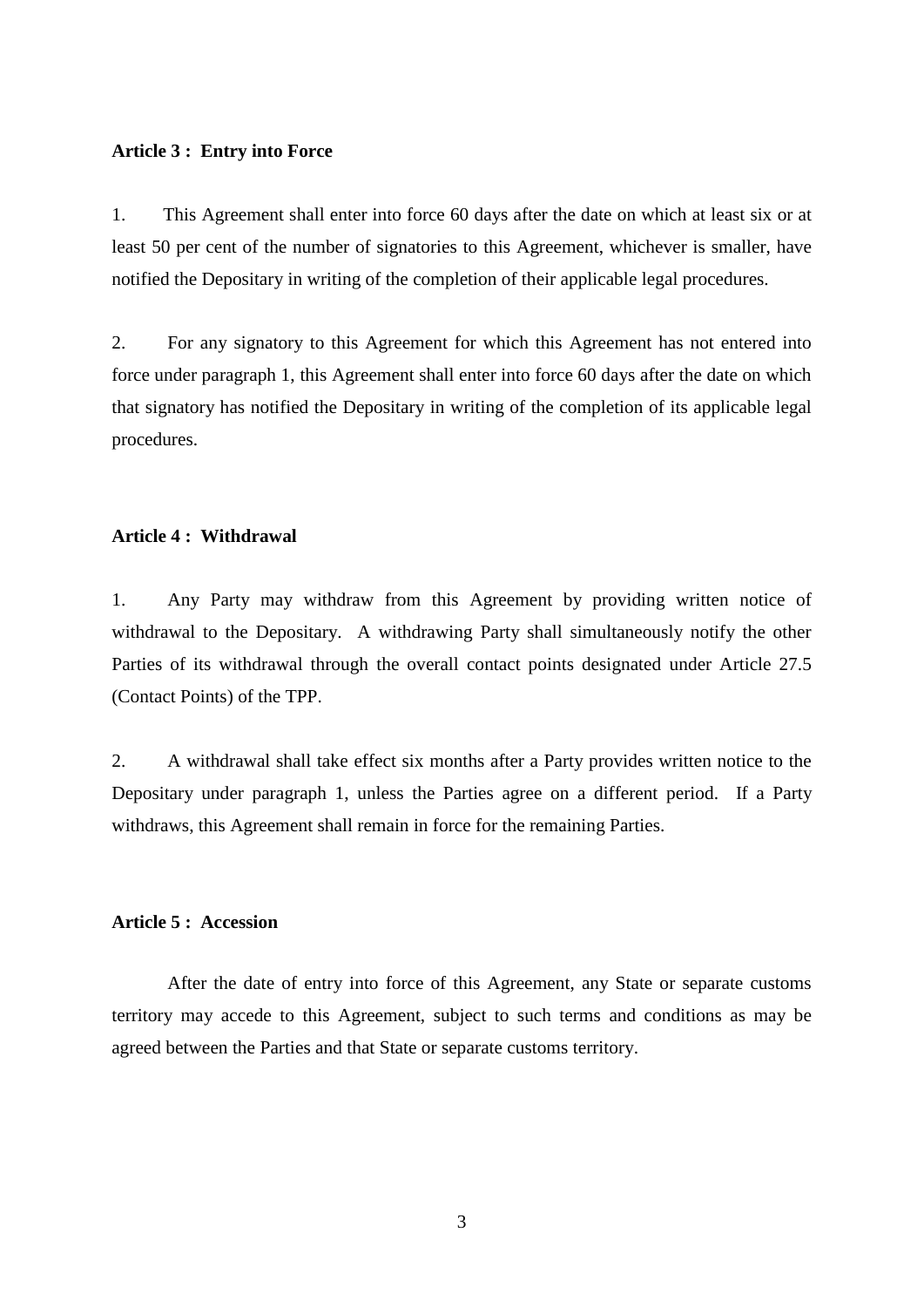# **Article 6 : Review of the Comprehensive and Progressive Agreement for Trans-Pacific Partnership**

Further to Article 27.2 (Functions of the Commission) of the TPP, if the entry into force of the TPP is imminent or if the TPP is unlikely to enter into force, the Parties shall, on request of a Party, review the operation of this Agreement so as to consider any amendment to this Agreement and any related matters.

## **Article 7 : Authentic Texts**

The English, Spanish and French texts of this Agreement are equally authentic. In the event of any divergence between those texts, the English text shall prevail.

In witness whereof the undersigned, being duly authorised by their respective Governments, have signed this Agreement.

DONE at Santiago the eighth day of March, two thousand and eighteen, in the English, French and Spanish languages.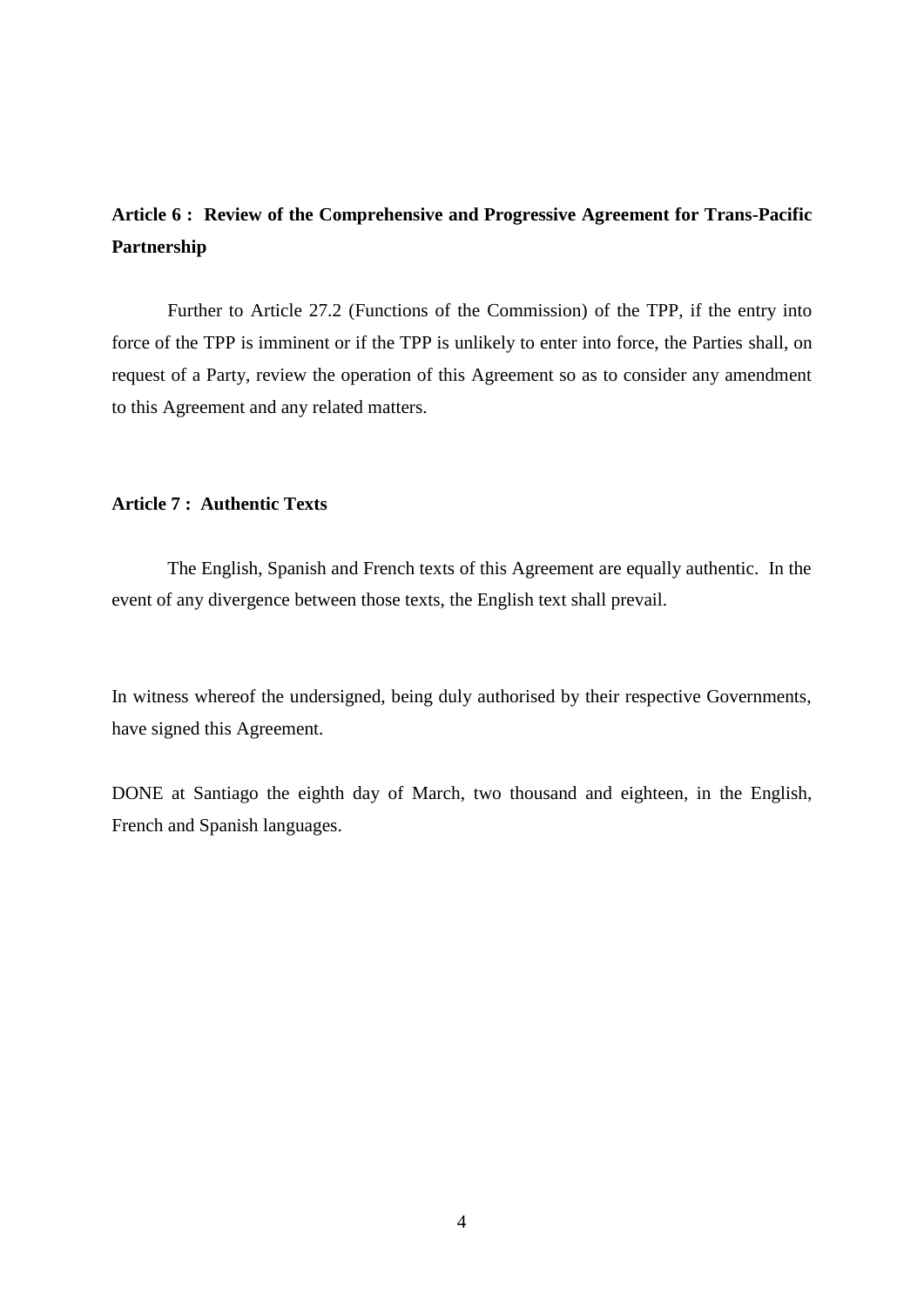# **ANNEX<sup>3</sup>**

1. Chapter 5 (Customs Administration and Trade Facilitation)

Article 5.7 (Express Shipments) – paragraph 1 – subparagraph (f): second sentence

2. Chapter 9 (Investment)

**.** 

- (a) Article 9.1 (Definitions):
	- (i) definition of **investment agreement** including footnotes 5 through 9;
	- (ii) definition of **investment authorisation** including footnotes 10 and 11;
- (b) Article 9.19 (Submission of a Claim to Arbitration)
	- (i) paragraph 1:
		- (A) subparagraph  $(a)(i)(B)$  including footnote 31;
		- (B) subparagraph  $(a)(i)(C)$ ;
		- (C) subparagraph  $(b)(i)(B);$
		- (D) subparagraph  $(b)(i)(C)$ ;

 $3$  To assist with the understanding of this Annex, the Parties have used a colon to indicate the specific portion(s) of a provision that has been suspended.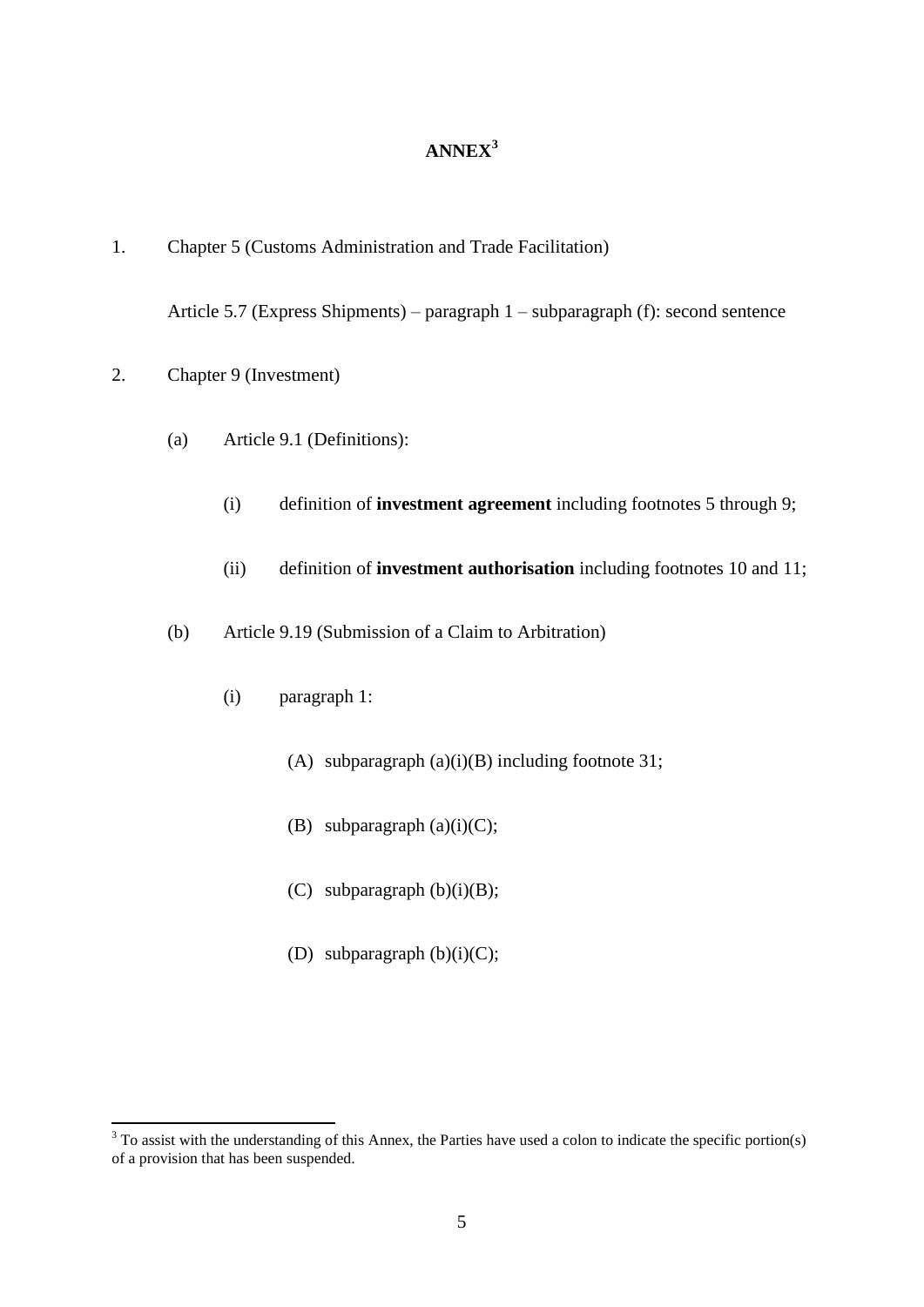- (E) the chaussette "provided that a claimant may submit pursuant to subparagraph  $(a)(i)(C)$  or  $(b)(i)(C)$  a claim for breach of an investment agreement only if the subject matter of the claim and the claimed damages directly relate to the covered investment that was established or acquired, or sought to be established or acquired, in reliance on the relevant investment agreement.";
- (ii) paragraph 2: all of this paragraph including footnote 32;
- (iii) paragraph 3 subparagraph (b): the phrase "investment authorisation or investment agreement";
- (c) Article 9.22 (Selection of Arbitrators): paragraph 5;
- (d) Article 9.25 (Governing Law): paragraph 2 including footnote 35;
- (e) Annex 9-L (Investment Agreements): all of this Annex
- 3. Chapter 10 (Cross-Border Trade in Services)

Annex 10-B (Express Delivery Services):

- (a) paragraph 5 including footnote 13;
- (b) paragraph 6 including footnote 14
- 4. Chapter 11 (Financial Services)
	- (a) Article 11.2 (Scope) paragraph 2 subparagraph (b): the phrase "Article 9.6 (Minimum Standard of Treatment)" including footnote 3;
	- (b) Annex 11-E: all of this Annex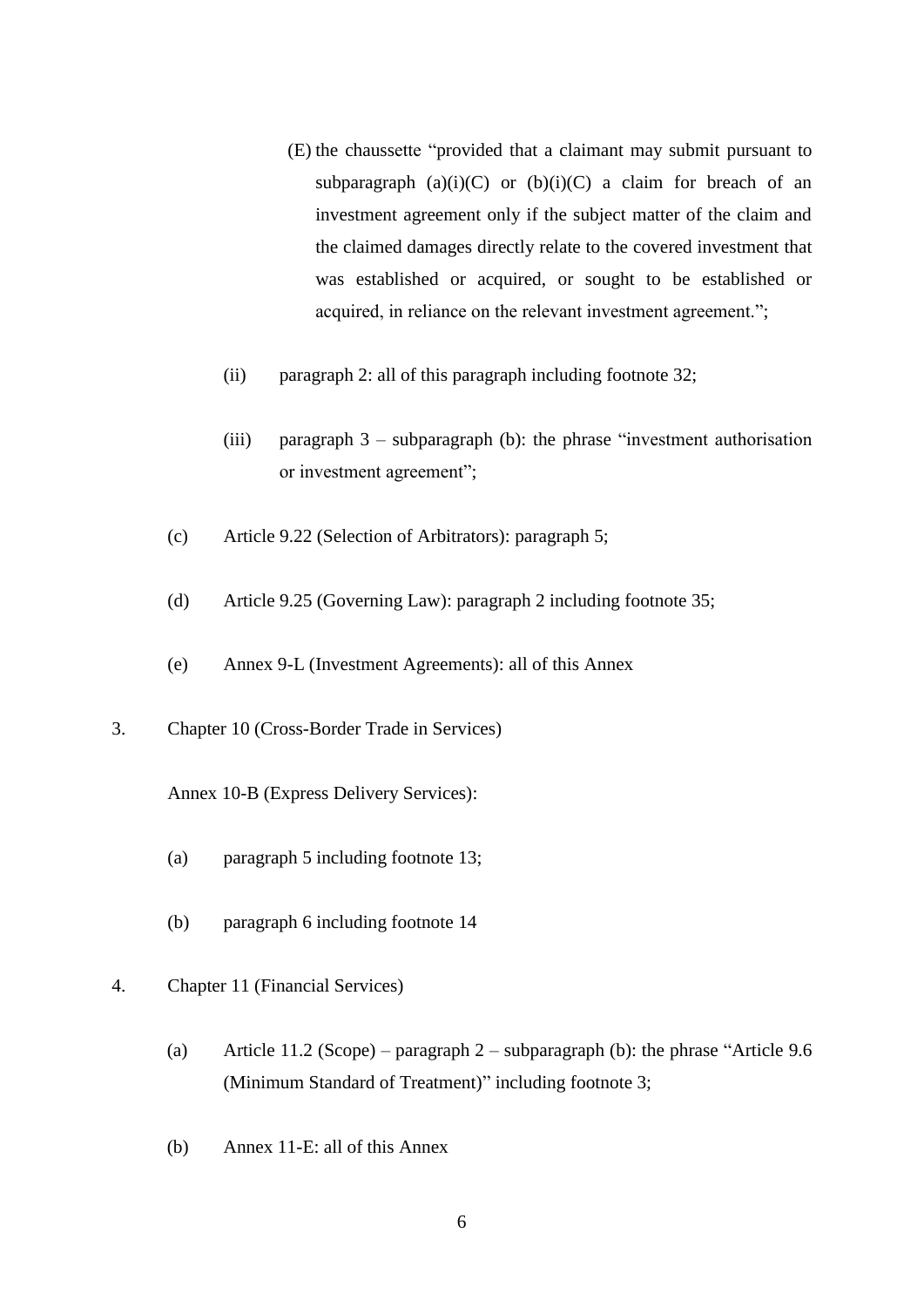5. Chapter 13 (Telecommunications)

Article 13.21 (Resolution of Telecommunications Disputes) – paragraph 1: subparagraph (d) including the heading "*Reconsideration*" and footnote 22

- 6. Chapter 15 (Government Procurement)
	- (a) Article 15.8 (Conditions for Participation): paragraph 5 including footnote 1;
	- (b) Article 15.24 (Further Negotiations) paragraph 2: the phrase "No later than three years after the date of entry into force of this Agreement"<sup>4</sup>
- 7. Chapter 18 (Intellectual Property)

1

- (a) Article 18.8 (National Treatment): the last two sentences of footnote 4;
- (b) Article 18.37 (Patentable Subject Matter)
	- (i) paragraph 2: all of this paragraph;
	- (ii) paragraph 4: the last sentence;
- (c) Article 18.46 (Patent Term Adjustment for Unreasonable Granting Authority Delays): all of this Article including footnotes 36 through 39;
- (d) Article 18.48 (Patent Term Adjustment for Unreasonable Curtailment): all of this Article including footnotes 45 through 48;

<sup>&</sup>lt;sup>4</sup> The Parties agree that negotiations referred to in paragraph 2 of Article 15.24 (Further Negotiations) shall commence no earlier than five years after entry into force of this Agreement, unless the Parties agree otherwise. Such negotiations shall commence at the request of a Party.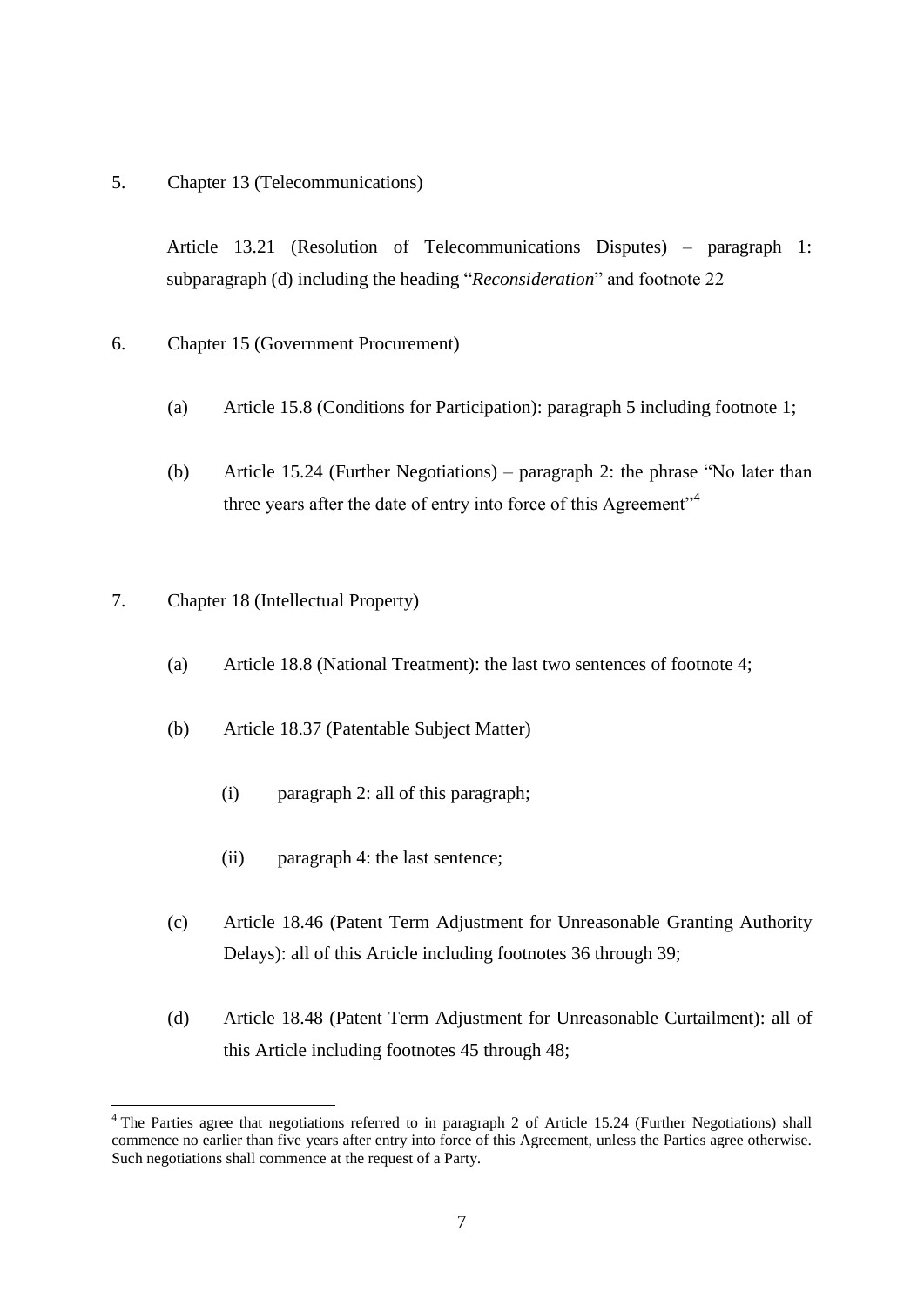- (e) Article 18.50 (Protection of Undisclosed Test or Other Data): all of this Article including footnotes 50 through 57;
- (f) Article 18.51 (Biologics): all of this Article including footnotes 58 through 60;
- (g) Article 18.63 (Term of Protection for Copyright and Related Rights): all of this Article including footnotes 74 through 77;
- (h) Article 18.68 (Technological Protection Measures (TPMs)): all of this Article including footnotes 82 through 95;
- (i) Article 18.69 (Rights Management Information (RMI)): all of this Article including footnotes 96 through 99;
- (j) Article 18.79 (Protection of Encrypted Program-Carrying Satellite and Cable Signals): all of this Article including footnotes 139 through 146;
- (k) Article 18.82 (Legal Remedies and Safe Harbours): all of this Article including footnotes 149 through 159;
- (l) Annex 18-E (Annex to Section J): all of this Annex;
- (m) Annex 18-F (Annex to Section J): all of this Annex
- 8. Chapter 20 (Environment)

Article 20.17 (Conservation and Trade) – paragraph 5: the phrase "or another applicable law" including footnote 26

9. Chapter 26 (Transparency and Anti-Corruption)